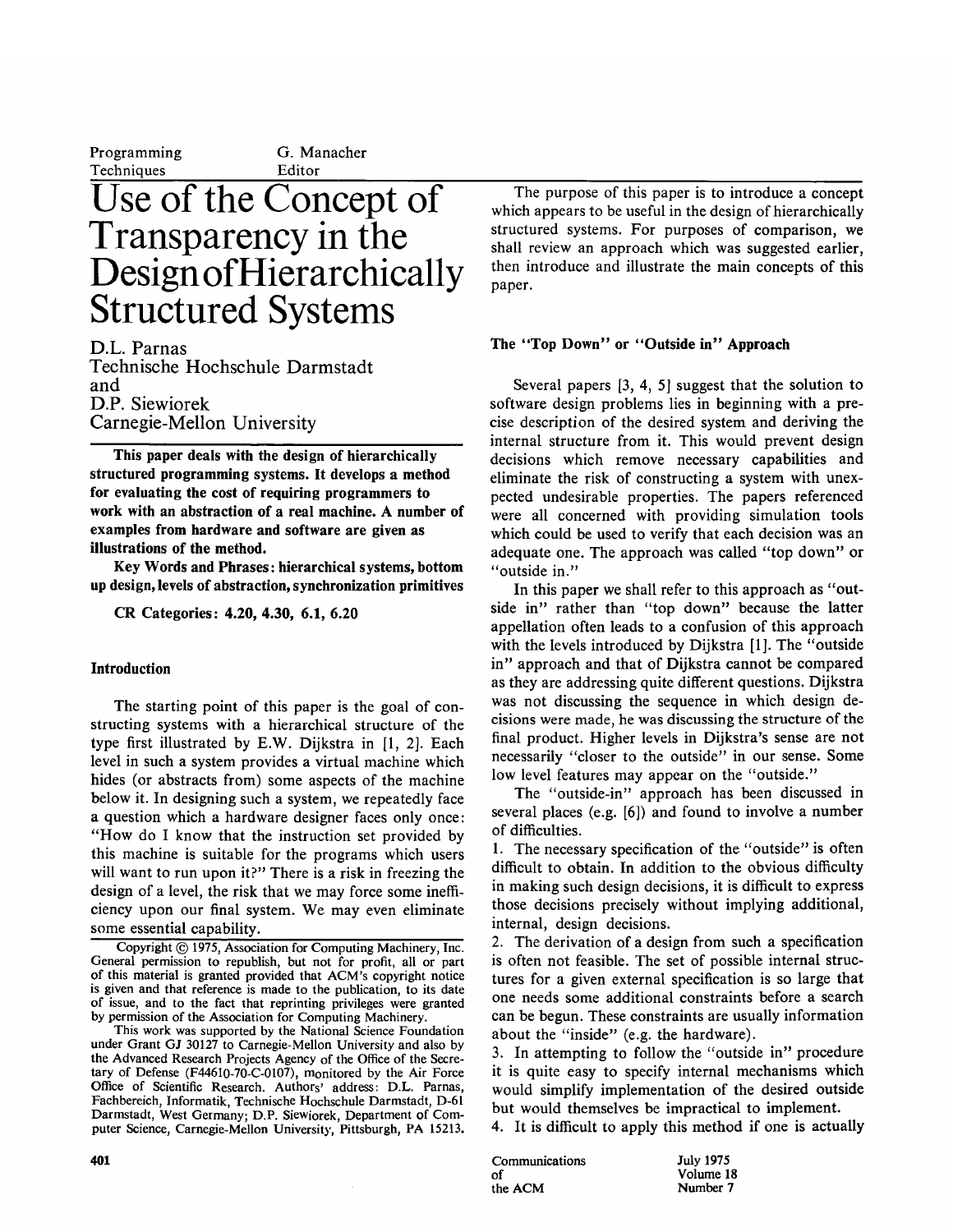designing a set of systems whose only description is "general purpose."<sup>1</sup>

5. As was pointed out in [7], the application of this method may result in a piece of software which is unnecessarily inflexible (see also  $[8]$ ).

6. It is quite common to design software in a situation where the inside is already fixed (e.g. the hardware for an operating system, or the operating system for a piece of application software).

It is for these reasons that we have found it necessary to abandon the pure "outside in" approach and adopt some additional procedures which are actually of an "inside out" or "bottom up" nature. We do not propose the following as a procedure to be used instead of the "outside in"; we propose these as complementary approaches which must be used in some judicious combination according to the needs of the situation.

## **"Transparency" of an Abstraction**

We wish to consider a typical stage in a "bottom up" design process. We assume that we have a well defined lower level and are considering the design of the next highest level. The lower level may be either hardware or an intermediate level in our software design. We shall refer to either as the *base machine.* We assume that we are considering a proposal for a new abstraction to result in a new programmable machine which we shall refer to as the *virtual machine.* 

We must determine the set of states which is possible for the base machine under arbitrary programs in the "language" of the base machine. Also of interest is the set of state *sequences* which can be obtained by arbitrary base machine language programs.

For any given implementation of our virtual machine we can determine a set of base machine states and sequences of base machine states which is obtainable by running programs written for the virtual machine.

If the virtual machine and its implementation were *completely transparent,* any base machine state and any sequence of base machine states which we could obtain by programming the base machine would also be obtainable by programming the virtual machine. In the more common situation, where some base machine sequences cannot be obtained by programming the virtual machine, we term the missing state sequences the *loss of transparency.* 

In the above we have defined transparency as a property of a triple consisting of the base machine, the virtual machine, and the implementation of the virtual machine on the base machine. In many cases, however, we can find that there is a loss of transparency for the virtual machine, base machine and any conceivable or likely to be used implementation. In such cases we shall



speak loosely of the transparency of the virtual machine for a given base machine.

In fact, in many cases we can ascertain a lack of transparency for a given virtual machine and any base machine likely to be considered. In those cases we can speak very loosely about the transparency of the virtual machine without reference to a specific base machine.

For the purposes of the present paper it is sufficient to rely on our intuitive understandings of what the properties of reasonable base machines and certain virtual machine propositions are. For many interesting software design problems there is no need to resort to formal models.

#### **Preliminary Example**

The following example is intended to illustrate the concept of transparency and to make the point that a loss of transparency is often one of the goals of a design.

Figure 1 shows a diagram of a low level portion of a four wheeled vehicle. Note that each front wheel is connected to two strings and should a driver use such a vehicle, he would control the steering by pulling on a total of four strings.

It is probably feasible for well coordinated people to learn to use such a control mechanism, but it is certainly not convenient or pleasant. Figure 2 shows the addition of a higher level mechanism which uses the mechanism of Figure 1 to provide a more convenient virtual machine for the driver. The ropes have been wrapped around a steering wheel and attached so that now the vehicle can be controlled by the more easily learned mechanism of turning the wheel in the desired direction. If this is properly done, it is a very good abstraction from the real machine. (If it is not properly done, it may introduce all sorts of inefficiencies, including excessive tire wear and poor driving characteristics.)

The point of this example, however, is that even if this is done in an ideal way, the abstraction is not transparent in the sense just defined. Figure 3 shows some of the states which were possible with the lower level control mechanism. Positions (a) and (b) will be possible by the use of any reasonably designed steering wheel implementation. Positions (c) and (d) will no longer be possible with reasonable implementation. Very sharp turns (e) could be eliminated by some designs and permitted by others.

If the steering wheel were an abstraction proposed in a "bottom up" design process, we would ask that the

| 402 | Communications | <b>July 197</b> |
|-----|----------------|-----------------|
|     | O.             | Volume          |
|     | the ACM        | Number          |

July 1975<br>Volume 18 **Number 7** 

<sup>&</sup>lt;sup>1</sup> We are indebted to C.W. Koot of NV Philips-Electrologica (Apeldoorn, The Netherlands), who was the first to point out to us the difficulties introduced when "general purpose" is included in the description of a future product.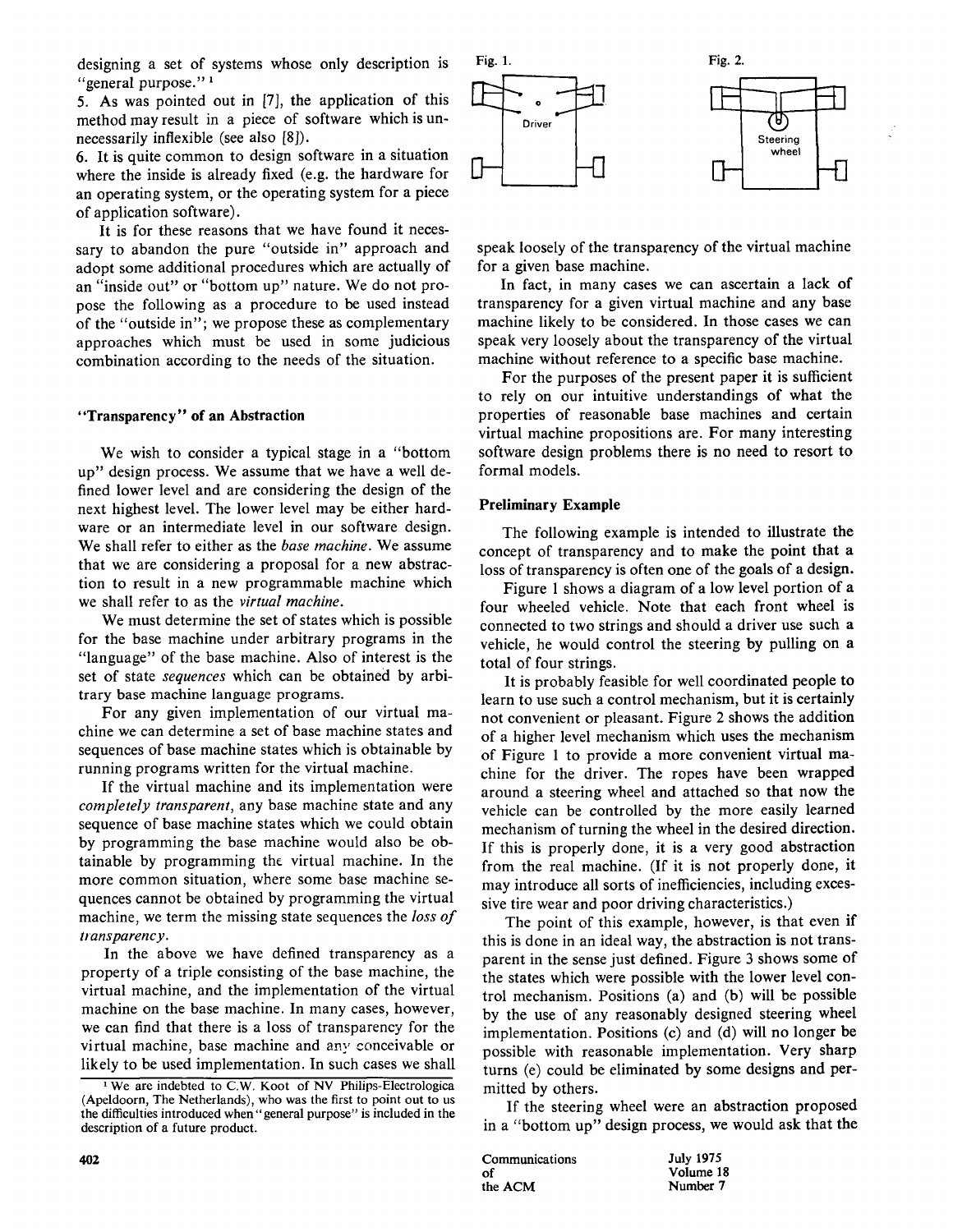

designer use the concept of transparency in evaluating. the validity of the proposed design. In this particular case the lack of transparency with regard to (c) and (d) would be considered acceptable because situations in which those positions are useful are extremely rare. The lack of transparency for those cases can be considered a desirable feature of the abstraction; one of the purposes of introducing certain abstractions is to prevent the occurrence of undesirable states. The loss of  $(e)$  is more difficult to evaluate; it is undesirable, but it might be acceptable if the turning circle would be adequate anyway or if there was a cost decrease obtained. by eliminating this extreme position.

The fundamental assumption behind our proposed "bottom up" approach is that the primitive mechanisms from which one builds a system have the ability to perform all the functions finally expected of the system. If that is not true, the project is hopeless from the start.) If we evaluate each level by examining the loss of transparency as illustrated above and make certain that nothing desirable is lost, we may be assured that the upper levels will still have the desired capabilities.

The remainder of this paper will be devoted to examples from the field of computer systems.

Figure 4 is a specification of a module developed for use in a Markov algorithm interpreter or compiler. One can view this module as providing a virtual machine which has a register which has essentially the same capabilities as that in the idealized Markov algorithm machine. Characters may be inserted and deleted at any point in the string, etc. The one fundamental difference is that, because this is a specification for a real piece of software, there are limits to its capacity.

Informally, the four operations provided can be described as follows:

| "LENGTH"          | reveals the number of characters in the                 |
|-------------------|---------------------------------------------------------|
|                   | register.                                               |
| "CHAR $(I)$ "     | gives the <i>I</i> th character in the register         |
|                   | if $I \leq$ length.                                     |
| "INSERT $(I,J)$ " | places a new character at the specified                 |
|                   | point in the register.                                  |
|                   | "DELETE $(I, J)$ " removes a character in the register. |

 $\mathbf{I}$ 

INTEGER PROCEDURE: LENGTH possible values: an integer  $0 \le$  LENGTH  $\le$  1000 effect: no effect on values of other functions parameters: none initial value: 0

INTEGER PROCEDURE: CHAR (I)

possible values: an integer  $0 \leq \text{CHAR} \leq 255$ 

parameters: I must be an integer

effect: no changes to other functions in modules

if  $I \leq 0 \vee I$  > 'LENGTH' then a procedure call to a user written routine RGERR is performed (program cannot be assembled without such a routine).

initial value: undefined

PROCEDURE: INSERT(I, J)

possible values: none

parameters: I must be an integer<br>J must be an integer

if  $I < 0 \vee I > 'LENGTH' \vee J < 0 \vee J > 255$  then a subroutine call to a user written routine INSAER is performed (routine required). else LENGTH = 'LENGTH' +1 if LENGTH  $\geq$  1000 a subroutine call to user written function LENGER is performed.  $CHAR(K) =$ if  $K < I$ ,  $'CHAR(I)'$ **if**  $K = I + 1, J$ if  $K > I + 1$ , 'CHAR $(K - 1)$ ' PROCEDURE: DELETE (I, J) possible values: none parameters: I, J must be integers effect: if  $I \le 0 \vee J < 1 \vee I + J > 'LENGTH' + 1$  then a procedure call to a user written routine DELERR is performed. else  $LENGTH = 'LENGTH' - J.$  $CHAR(K) =$  if  $K < I$  then  $'CHAR(K)'$ if  $K \geq I$  then 'CHAR( $K + J$ )'

At first glance this appears to be a good design. In fact, it was used unsuspectingly and, for quite a while, the faults were not apparent to any of those involved in the project. The fault is easily noticed as a loss of trans-<br>parency.  $SUSU$ 

Such a module has many possible implementations. We list just a few of the more interesting or useful ones: 1. Register is an array. Access is by indexing; inserts and deletions require shifting.

2. Register is a one-way linked list. Access is by linear search counting for the *I*th item requested. Inserts and

| Communications | July 1975 |
|----------------|-----------|
| Ωf             | Volume 18 |
| the ACM        | Number 7  |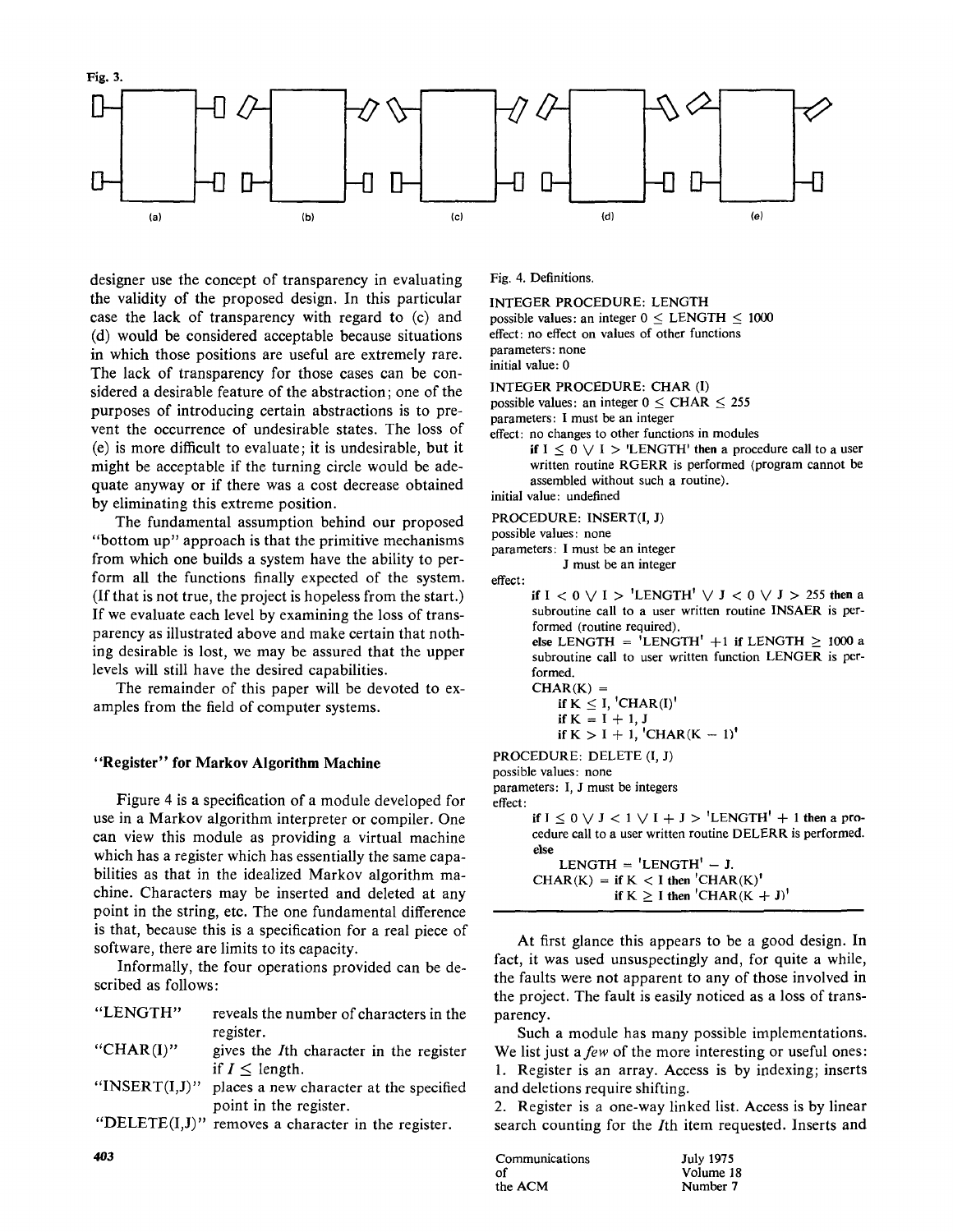deletions require list processing operations-no large shifts.

3. Register is a two-way linked list. Access is by search from either end or from the last point accessed. Insertions require list processing operations.

4. Register is a linked list with an "index" pointing to a number of points within the list to reduce searching. 5. Register is a linked list of small arrays. Most small changes can be done on a single small array as in implementation (I). Larger changes require addition or removal of one or more small arrays. (The small arrays might be machine words in which up to six characters are packed.)

Each implementation would be good under some set of operating conditions and costs (e.g. (1) is the minimal coding time version).

We can easily imagine having designed an abstract machine which contained operators which could be used for one of the above implementations. We refer to that machine as the *"base" machine.* On *any* likely base machine there will be simple sequences (e.g. a single store operation) which replace a single character in the register with another single character. These sequences involve no shifting in implementations (1) or (5) and no linked list operations in implementations (2)-(5). *These sequences cannot be evoked by calling the "virtual machine" operations defined above.* Thus, this design has a loss of transparency because there are sequences on the base machine which cannot be evoked by commands given to the virtual machine. Further, we see that the lack of transparency is undesirable because (1) the missing sequences are both harmless and useful, (2) the work they accomplish can only be performed by much more expensive sequences evoked by the higher level.<sup>2</sup>

The above loss of transparency can easily be cor-

```
Fig. 5.
```
PROCEDURE: ALTER(I,J) possible values: none parameters: I, J must be integers effect:

> if  $I \leq 0 \vee I$  > 'LENGTH'  $\vee J$  < 0  $\vee J$  > 255 then a subroutine call to a user written routine ALTERERR is performed.

 $CHAR(K) =$  if  $K \neq I$  then 'CHAR(K)'  $i$ **f**  $K = I$  then  $J$ 

rected by the addition of the "alter" command specified in Figure 5. In our experimental project we did this during the project. Because of the "upward compatible" nature of the improvement, old programs continued to work but new ones could be written to be more efficient. In no ease did we have to reveal the inner workings of a module to gain in efficiency.

For some time we considered the amended design to have the proper degree of transparency, but further reflection has indicated an additional problem. In most of the base machines there exist sequences which efficiently insert several characters at a given point in the register. For example, in implementation (1), if we wished to insert four characters, we could do so (on the base machine) by shifting the information right four places and then inserting the four characters. By calling the commands proposed, the base machine would *probably* perform four one place shifts instead of the single four place shift.

At this point there appear to be three fundamentally distinct solutions to this design problem. Each has advantages and disadvantages, and we are unable to make a general choice among them.

*1. A more sophisticated implementation.* The word "probably" occurs in the above paragraph because there do exist possible implementations which would not incur the loss of efficiency described. For example, "Insert" might be implemented so that it would not actually perform the insertions in the basic data structure until a call was made to insert at a different point. In this way the module could "store" commands until it had enough information to determine the most efficient way to perform the insertion series. Deletes are also possible in this way.

*2. String parameters.* We could modify the routines defined so that they accepted strings as parameters. In this way the insertion of a string could be specified as a single operation.

*3. Use of"open."* We could add an "open" instruction which would essentially mark a place in our register. Subsequent insert and delete operations would have the marked place as their implicit positional parameter. Modifications of the fundamental data structure could be postponed until a "close" command or another call of "open."

The first solution forces the module to make decisions which might not pay off. For example, such an implementation would be relatively slow if used for random insertions of single characters. The primary advantage of the first solution is that it has the same specification as the earlier solutions so that one could freely choose between a simple or a sophisticated implementation without changing the rest of the system.

The second solution's primary disadvantage is that it requires a more complex interface between the module and the rest of the system. Some format for the passing of string parameters must be agreed on. This is undesirable from the point of view of [9]. It might also result in a great deal of excess computation being done since strings might be assembled twice: once in the module and once in the parameter format. A good implementation in this direction is not impossible, but it certainly is difficult.

The third solution offers the greatest efficiency potential, but it is a little more revealing of internal struc-

| 404 | Communications | <b>July 197</b> |
|-----|----------------|-----------------|
|     | οf             | Volume          |
|     | the ACM        | Number          |

July 1975<br>Volume 18 Number 7

<sup>2</sup> Even if we were willing to accept the loss of efficiency, we would have difficulties because of the psychological nature of good professional programmers. Most feel such revulsion at the writing of inefficient programs that they would seek some way of going beneath the interface of the base machine in order to improve performance. In that case, the modular structure would be lost. Such behavior is readily apparent in much production software.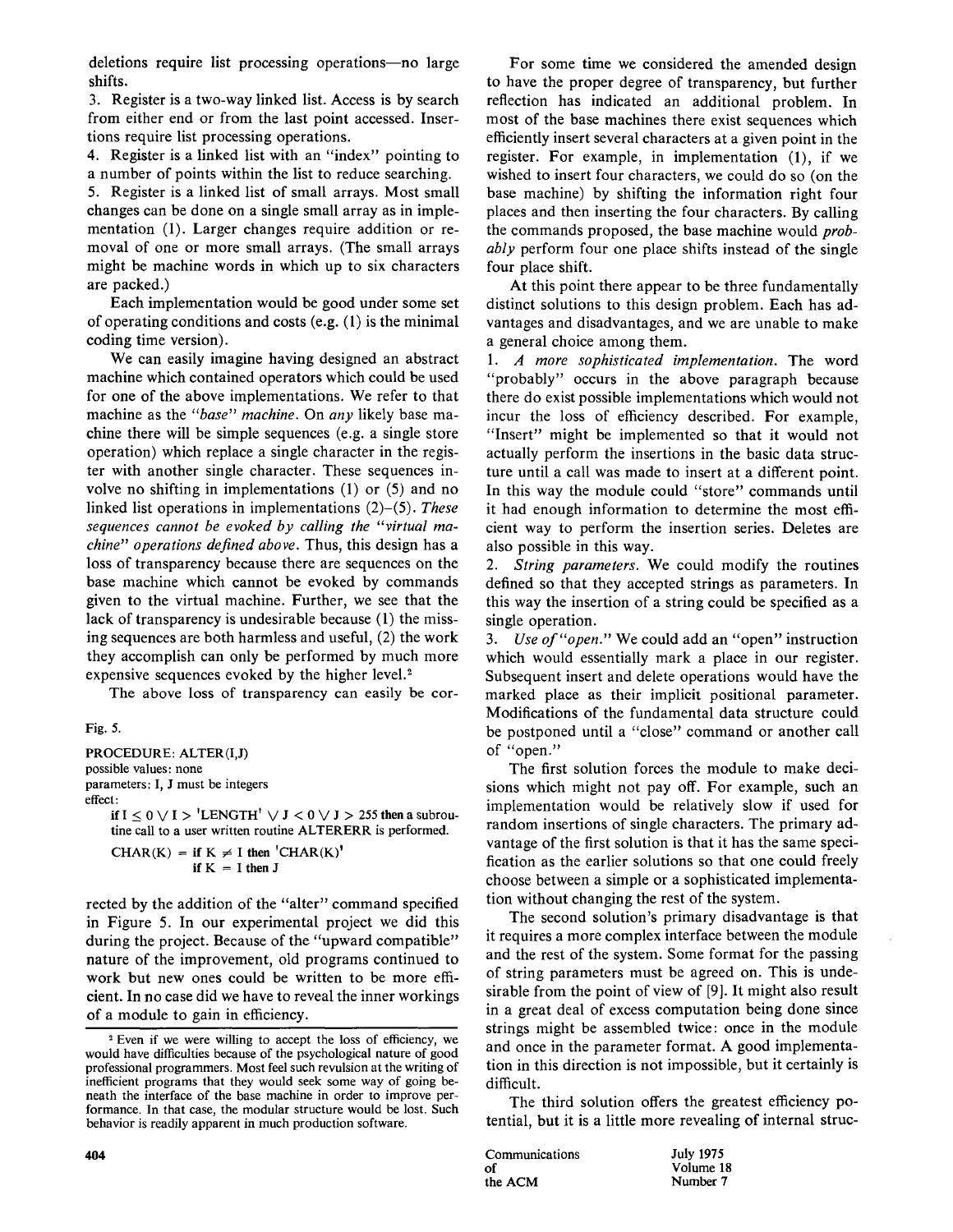ture. In a sense, this solution shifts the burden assumed by the module in solution  $(1)$  to the program which uses the module. Although all the solutions have situations in which they would be appropriate, this is probably the best "general" solution.

The above discussion permits us to discuss a fundamental "tradeoff" which exists between transparency and flexibility of a design. In the above examples we made the point that the lack of transparency intro-

Fig. 6. Simplified block diagram for the HP 2116.



Fig. 7. The timing diagram for rotation of A register. **Read Memory** 



que design. The proposed in proposed and the proposed areas in the proposed and the proposed was true to be extended to be a control of the parameter of the proposed was true to be a control of the parameter of the paramet the proposed design. There are, however, situations in which a proposed virtual machine would be adequately transparent for some base machines, but would have a distinct loss of transparency for others. A design which would increase the transparency for one machine may pose great implementation difficulties or inefficiencies for another base machine. We can offer no better advice than that the designer must be alert for such situations and be prepared to make a difficult decision.

# **A Hardware Example**

 $A \rightarrow A$ s of a loss of a loss of transparency at the hard-loss of transparency at the hard-loss of transparency at the hard-loss of  $\alpha$ As an example or a loss of transparency at the hardware level consider the Hewlett-Packard 2116. The HP  $2116$  is a 16-bit, general purpose minicomputer. A simplified block diagram is shown in Figure 6. The HP 2116 contains six registers: memory buffer (MB), memory address  $(MA)$ , program counter  $(P)$ , two accumulators or general purpose registers (A and B), and an instruction register  $(I)$ .

The read/write memory cycle is divided into eight minor cycles. In each minor cycle one or more microoperations can be performed. For example, the A register can be read to the R Bus during one minor cycle. A partial list of the micro-operations which can be performed in a minor cycle is given in ISP notation in Table I [15].  $\mathcal{D}$ .

to see now these micro-operations may be combined to form a machine instruction, consider the timing diagram for the RAL (rotate A register left one bit) shown in Figure 7.

The ISP code describes the RAL instruction execution as follows:



TI:  $11: (1 \leftarrow 0)$ ; next  $12: (1 \leftarrow MB(15 : 10))$ ;  $(M B \leftarrow U)$  ; ne  $T3: (R_Bus \leftarrow A)$ ; next  $(T_Bus \leftarrow R_Bus \times 2)$ ; next  $(A \leftarrow T_Bus); next$  $(K_Bus \leftarrow P)$ ;  $(S_Bus \leftarrow I)$ ; next

 $\mathcal{M}_{\mathrm{max}}$ 

 $(T_Bus \leftarrow R_Bus + S_Bus)$ ; next<br>(P  $\leftarrow T_Bus)$ )



Communications July 1975 **the act of**  $\blacksquare$  **the** ACM  $\blacksquare$  **the** ACM  $\blacksquare$  **the** ACM  $\blacksquare$  **the** the ACM

Number 7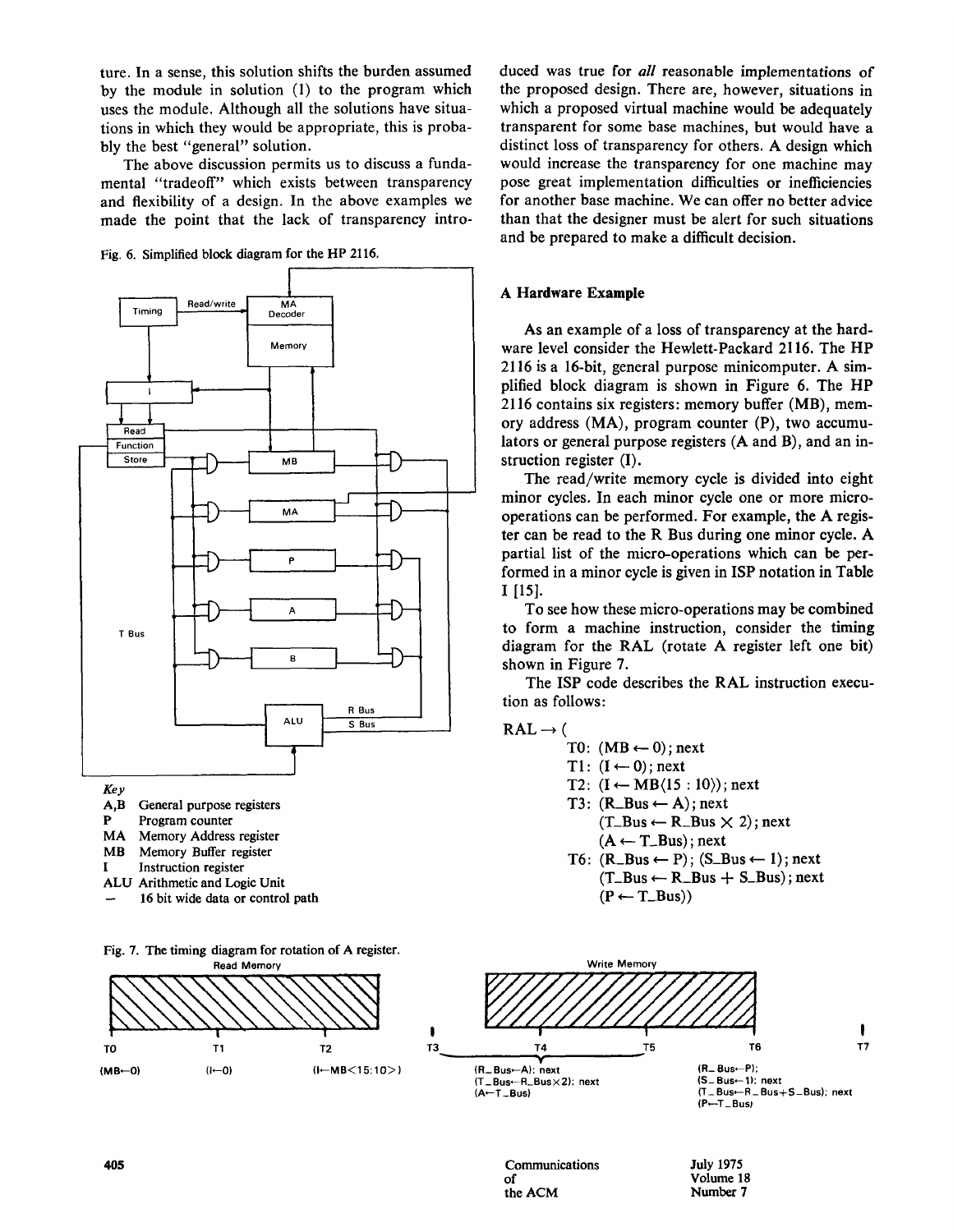|  | Table I. A Partial List of Micro-operations for the HP 2116 |  |
|--|-------------------------------------------------------------|--|

| Read     | Micro-operations<br>$S$ Bus $\leftarrow$ MB<br>$S$ <sub>Bus</sub> $\leftarrow$ MA<br>$S_Bus \leftarrow 1$<br>$R_B$ us $\leftarrow$ P<br>$R_Bus \leftarrow A$<br>$R_Bus \leftarrow B$                                |
|----------|---------------------------------------------------------------------------------------------------------------------------------------------------------------------------------------------------------------------|
| Store    | Micro-operations<br>$MB \leftarrow 0$<br>$MB \leftarrow T_B$ us<br>$MA \leftarrow T_Bus$<br>$P \leftarrow T_B$ us<br>$A \leftarrow T$ _Bus<br>$B \leftarrow T$ _Bus<br>$I \leftarrow 0$<br>$I \leftarrow MB(15:10)$ |
| Function |                                                                                                                                                                                                                     |
|          | $T_Bus \leftarrow R_Bus \wedge S_Bus$                                                                                                                                                                               |
|          | $T_Bus \leftarrow R_Bus \vee S_Bus$                                                                                                                                                                                 |
|          | $T_Bus \leftarrow R_Bus + S_Bus$<br>$T_Bus \leftarrow R_Bus \times 2$                                                                                                                                               |
|          | $T_Bus \leftarrow R_Bus / 2$                                                                                                                                                                                        |
|          |                                                                                                                                                                                                                     |

 $T$  base machine for the HP 2116 can perform and perform and perform and perform and perform and perform and perform and perform and perform and perform and perform and perform and perform and perform and perform and perf  $\frac{1}{100}$  base machine for the micro-operations listed in Table II. comonation of the micro-operations usicul in Table 1 Stating one minor cycle. Eight minor cycles can be "stacked" together to form a machine instruction. Note, however, there are some physical limitations imposed by the structure of the base machine. First, the data read from memory during the current memory cycle isn't  $\frac{1}{2}$  available until the unit including  $\frac{1}{2}$ . The set of  $\frac{1}{2}$  $\frac{1}{100}$  avanable until han way diffugal 12. This encentry limits instruction execution to  $T3-T7$ . Also for data to be entered into memory it has to be in the MB by the middle of T3. The bus structure also limits some operations. For example, the A and B registers cannot be used  $\frac{d}{dx}$  the same minor control because the same conduring the same minor cycle because they both are connected to the R Bus. Finally some sequence of operations might be essentially a no-operation (NOP) such as  $((R\_Bus \leftarrow A)$  next;  $(T\_Bus \leftarrow R\_Bus \wedge S\_Bus))$ . Since there is no store operation the A register remains unchanged.  $\frac{1}{2}$  when  $\frac{1}{2}$  at the instruction code provided to the instruction code provided to the instruction code provided to the instruction code provided to the instruction condition condition condition condition condi

when we fook at the mstruction code provided to the user we find that some of the micro-operation sequences which were possible at the base machine level cannot be.

obtained by sequences of machine instructions.<br>Consider, for example, the shift-rotate instruction consider, for example, the simprotate mstruction  $\mu$  based in addition to the restrictions imposed by the base machine structure the following manufacturer imposed rules apply to all instructions in the group:

1. Minor Cycles T3, T4, T5 are used for instruction execution. The other minor cycles are used for housekeeping chores such as instruction decode, incrementing<br>program counter, etc.

program country, cit.

 $\frac{2.4 \text{ m}}{2.4 \text{ m}}$  and  $\frac{2.4 \text{ m}}{1.4 \text{ m}}$  and  $\frac{2.4 \text{ m}}{1.4 \text{ m}}$ 3. All skip conditions are checked during T4. If the skip condition is met a flag is set so that two is added, instead of one, during the update of the program counter.

Since the machine instruction set allows at most two

one bit shifts per instruction, two machine instructions are required to perform a multiply by eight. The base machine can perform the multiply by eight in one machine instruction as indicated by the following ISP.

# $RAL8 \rightarrow ($

| ∽ |                                                            |  |
|---|------------------------------------------------------------|--|
|   | T0: $(MB \leftarrow 0)$ ; next                             |  |
|   | $T1: (I \leftarrow 0)$ ; next                              |  |
|   | T2: $(I \leftarrow MB\langle 15:10 \rangle)$ ; next        |  |
|   | $T3: (R_Bus \leftarrow A); next$                           |  |
|   | $(T_Bus \leftarrow R_Bus \times 2)$ ; next                 |  |
|   | $(A \leftarrow T\_Bus)$ ; next                             |  |
|   | $T4: (R_Bus \leftarrow A); next$                           |  |
|   | $(T_Bus \leftarrow R_Bus \times 2)$ ; next                 |  |
|   | $(A \leftarrow T\_Bus)$ ; next                             |  |
|   | T5: $(R_Bus \leftarrow A)$ ; next                          |  |
|   | $(T_Bus \leftarrow R_Bus \times 2)$ ; next                 |  |
|   | $(A \leftarrow T_Bus)$ ; next                              |  |
|   | T6: $(R_Bus \leftarrow P)$ ; $(S_Bus \leftarrow I)$ ; next |  |
|   | $(T_Bus \leftarrow R_Bus + S_Bus);$ next                   |  |
|   | $(P \leftarrow T\_Bus)$                                    |  |
|   |                                                            |  |

side a memory contains in the instruction. The instruction is not instructed in the instruction in the instruction in the instruction in the instruction in the instruction in the instruction in the instruction in the instr sider a memory reference instruction. The instruction in Figure 7 was a register reference instruction and could be executed in one major cycle time. In contrast, a memory reference instruction requires at least two memory reference instruction requires at ieast two major cycle threes, the mst to fetch the instruction, the second to fetch the operation. During the motion the major cycle of every memory reference moduction the address portion of the memory word is loaded into the memory address register. This can occur any time after T2 when the instruction is known to be a memory  $rac{1}{2}$  when the instruction is known to be a memory reference instruction. During this third a preussignated register could be added to the address portion of the memory reference instruction. Thus base-uisplacement (using one of the two accumulator registers as a base register) or relative addressing (using the program counter as the added register) could be performed by the base machine. The ISP for the fetch portion of a memory reference instruction using base-displacement addressing is as follows.

| $Fetch -$ |  |
|-----------|--|
|           |  |

| . . |                                                           |
|-----|-----------------------------------------------------------|
|     | T0: $(MB \leftarrow 0)$ ; next                            |
|     | $T1: (I \leftarrow 0)$ ; next                             |
|     | T2: $(I \leftarrow MB(15:10))$ ; next                     |
|     | T3: $(R_Bus \leftarrow A)$ ; $(S_Bus \leftarrow MB(9:0))$ |
|     | next                                                      |
|     | $(T_Bus \leftarrow R_Bus + S_Bus);$ next                  |
|     | $(MA \leftarrow T_Bus)$                                   |

 $\frac{1}{\sqrt{2}}$  the multiply by eight sequence of microwhereas the multiply by eight sequence of micro operations would be relatively cheap to add to the machine language level machine (add some extra decoding to select an unused bit pattern as the op-code) the cost of enhanced addressing modes may be higher. An alteror emiance addressing modes may be mgner. The anerhair design using the same base machine imgit use a limited memory reference class of instruction (e.g. Load, Store) with enhanced addressing modes and a large

| 406 | Communications | <b>July 1975</b> |
|-----|----------------|------------------|
|     | οf             | Volume 18        |
|     | the ACM        | Number 7         |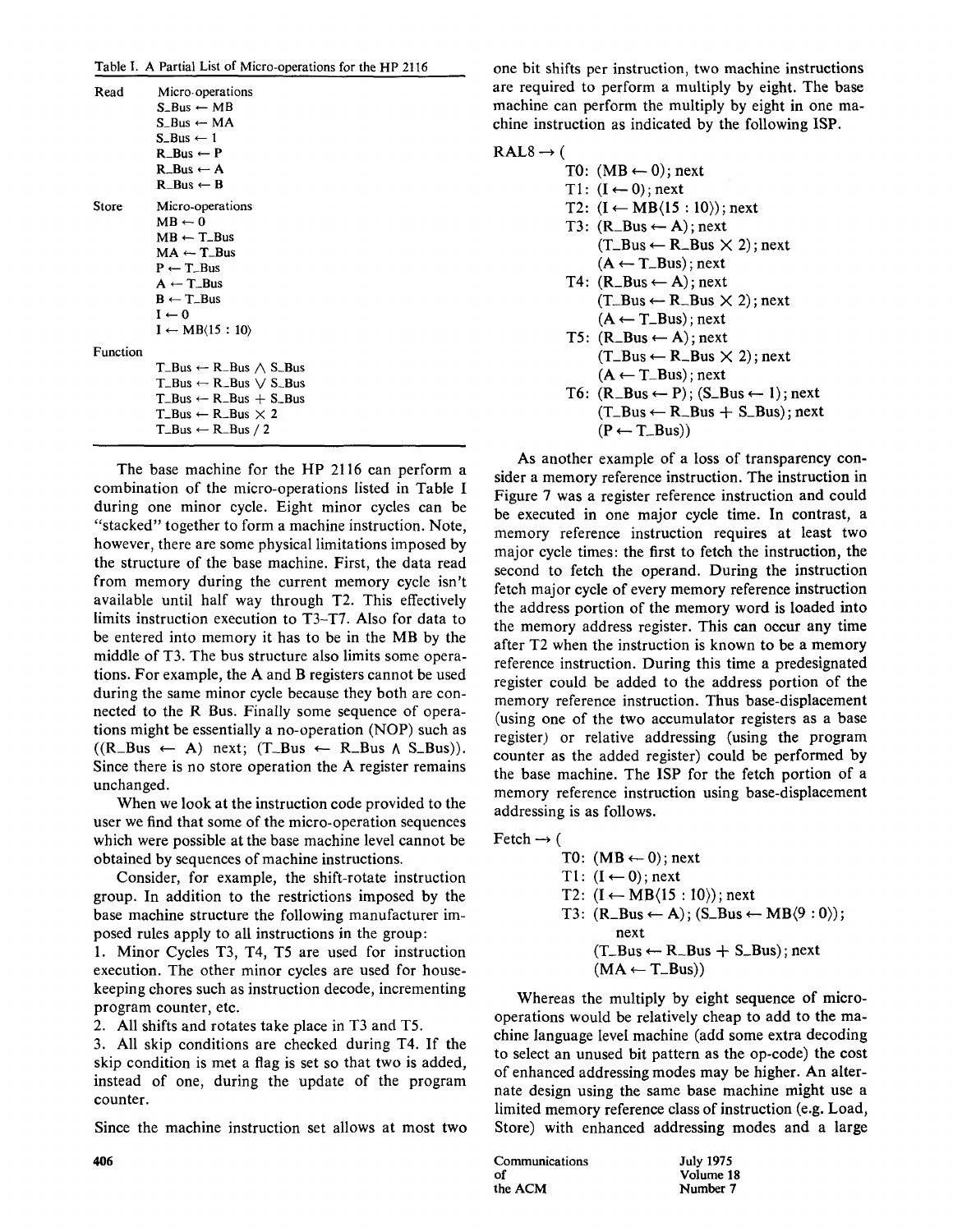class of register reference operations. Yet another design would use double words for memory reference instructions. The first word could contain the op-code and addressing information, the second the address portion.<br>It is not clear which of these three virtual machines is more desirable.

# $T$

The following example is a problem which we consider to be an important unsolved research problem.

One of the most difficult items in the programming of an operating system is the coordination and synchronization of many concurrent activities. The handling of interrupts (the hardware device available for coordinating concurrent activities) is very difficult for a programmer and likely to introduce errors. For this reason, several operating system designers have introduced an abstract machine for which interrupts no longer exist. Instead, the machines are provided with "process synchronization primitives" which can be used to allow synchronization and communication between several cooperating processes which are, at least conceptually, operating asynchronously and in parallel. Among the better known of these are those of Dijkstra  $[1, 10]$ , Saltzer  $[11]$ , and P.B. Hansen  $[12, 13]$ . If all process synchronization at all levels (except the lowest which implements the primitives) are to be handled in terms of the primitives, their transparency is an extremely important issue. The loss of any of the fundamental abilities to coordinate concurrent activities would seriously interfere with the usefulness of the operating system.

It is difficult to make a precise determination of the transparency of such primitives because we do not have a precise expression of the essential capabilities of the base machine. We can, however, discuss two of the mentioned primitive systems with respect to a "typical" interrupt system. For both cases some lack of transparency can be shown, but the question of "undesirable" lack of transparency remains a matter of opinion.

Consider first the following situation: We wish to have two cooperating administrative units operating in parallel at least part of the time. One of them is primarily computation and occasionally determines that it cleus  $[14]$ . needs certain records from the disk. Fortunately, it determines the name of the record it needs well in advance of the time that it must have the record in order to continue. It sometimes determines the names of many records (e.g. 10 or 12) simultaneously. In those cases it must process the records one at a time (an error would be introduced if two were processed at once), but the order in which they are processed is irrelevant. The other process (or perhaps a group of processes) can care for the finding of the records on the disk and bringing them the number of processes) to avoid an apparent limitation core. The computational process will proceed until it tion of the primitive scheme. Since we abstract from t to core. The computational process will proceed until it hereds one of the records requested, and if it is not avail-

**An Unsolved Transparency Problem from the Operating**  able, will then wait for it. The disk handling process or processes should bring the records to core in an order unpredictable by the computational process. For optimum use of processing resources, etc., we should like to see the computational process send *one* message to the others with the names of the requested records but receive a "signal" as each record arrives so that it will not have to wait for all the records to arrive before beginning its work.

> On any reasonable base machine it would be possible. to set up such signaling (using the primitives from the THE system, for example). Using the primitives used by Hansen and his colleagues in the  $RC4000$  system  $[12]$ we cannot set up such conventions. That system has a restriction on interprocess communication so that there is a reply for every message  $(1:1)$ . In this way the computational process must either send 12 messages or wait for a single reply. (An even more expensive possibility is to send one message, wait for reply, then receive 12 messages and send 12 replies.) The fact that there is a lack of transparency is clear; whether or not it is an undesirable one is a matter of opinion. Hansen has stated  $[14]$  that the restriction was introduced as a means of detecting certain common errors and that the restriction was not significant in the situations for which the system was intended.

> Another lack of transparency in  $[12]$  results from a decision to transmit an eight character message with each synchronization signal. Thus sequences on the base machine with simply synchronization but without such a message are not available through the virtual machine or nucleus. This was a decision based on knowledge that, in the intended application areas, synchronization without communication of a message would not be needed. Apparently the system was not intended to be able to handle teletype communication on a character at a time basis at the nucleus level. It would be unfortunate if each character arriving were handled with an eight character message and similar reply; some lower level mechanism must be used.

It is interesting to note that the primitives used by Dijkstra in THE do not have this particular lack of transparency. From another point of view it is possible to make certain programming errors with those primitives that would be detected by the RC4000 system nu- $[14]$ .

The authors of this paper believe the transparency of Dijkstra's primitives is an open question; in fact, it is a question which required careful definition. We have seen statements of the problem which would yield a negative answer [16]. On closer investigation, it appeared that the statement of the problem eliminated solutions which would be acceptable on practical grounds  $[17]$ . The heart of the difficulty lies in our ability to reassign operating system tasks among processes (e.g. to increase the number of processes) to avoid an apparent limitaconcept of interrupt, supply the synchronizing primi-

407

Communications July 1975 of the ACM

Volume 18 Number 7